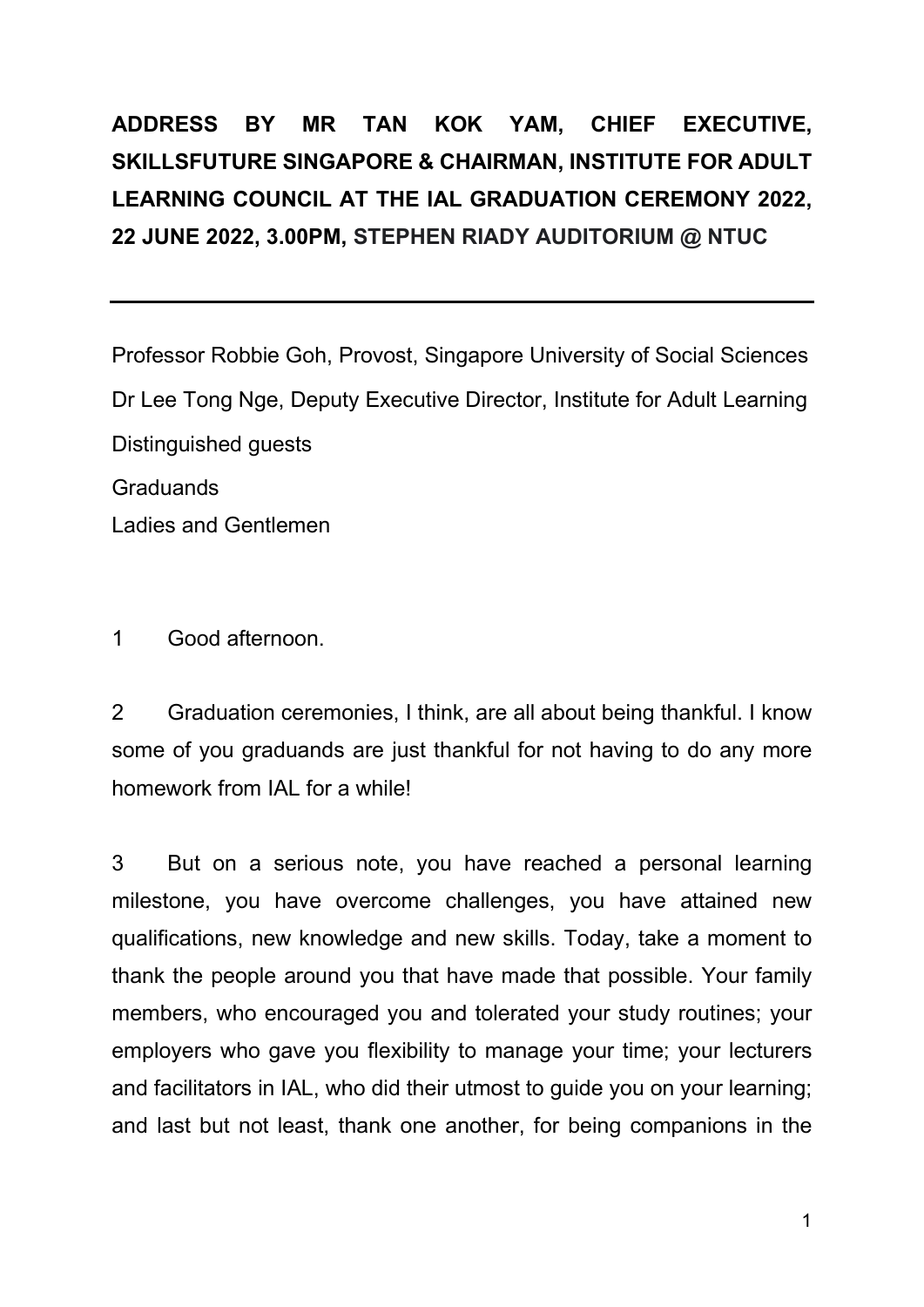learning journey, for the discussions, the mutual sharing, the joint projects, the honing of one another.

4 On behalf of the IAL and SkillsFuture Singapore, it is now my turn to thank you, the graduands.

5 First, I understand that there are a few among you who completed your WSQ Diploma in Adult and Continuing Education programme as early as 2019. The pandemic has delayed your graduation ceremony and you only have the opportunity to receive your well-deserved certificate in person today. For this group, I want to thank you for your patience.

6 Second, most of you here did the bulk of your course during the COVID-19 crisis. You are the COVID-19 graduating cohort, and while it does not really sound like the best branding pitch, I hope you do wear that with pride. Just as these two years have been extraordinary for the world, and for our society, your learning journey must have been extraordinary as well.

7 During these challenging times, you have persevered and navigated the different, sometimes unfamiliar, modes of learning. You have adapted to online platforms and virtual coursework. You have not just worked from home, but also learnt at home, on top of caring for your family amid the stresses and uncertainties brought on by COVID-19. Years later, when no doubt friends, family and colleagues will gather together and ask, "so what did you do during the 2020 pandemic?", you can say, with pride, that you are the pioneering batch of a new way to learn. As with all pioneering journeys, things are not all smooth-sailing. So I thank you, graduands, for your foresight and persistence, not just to see through the pandemic, but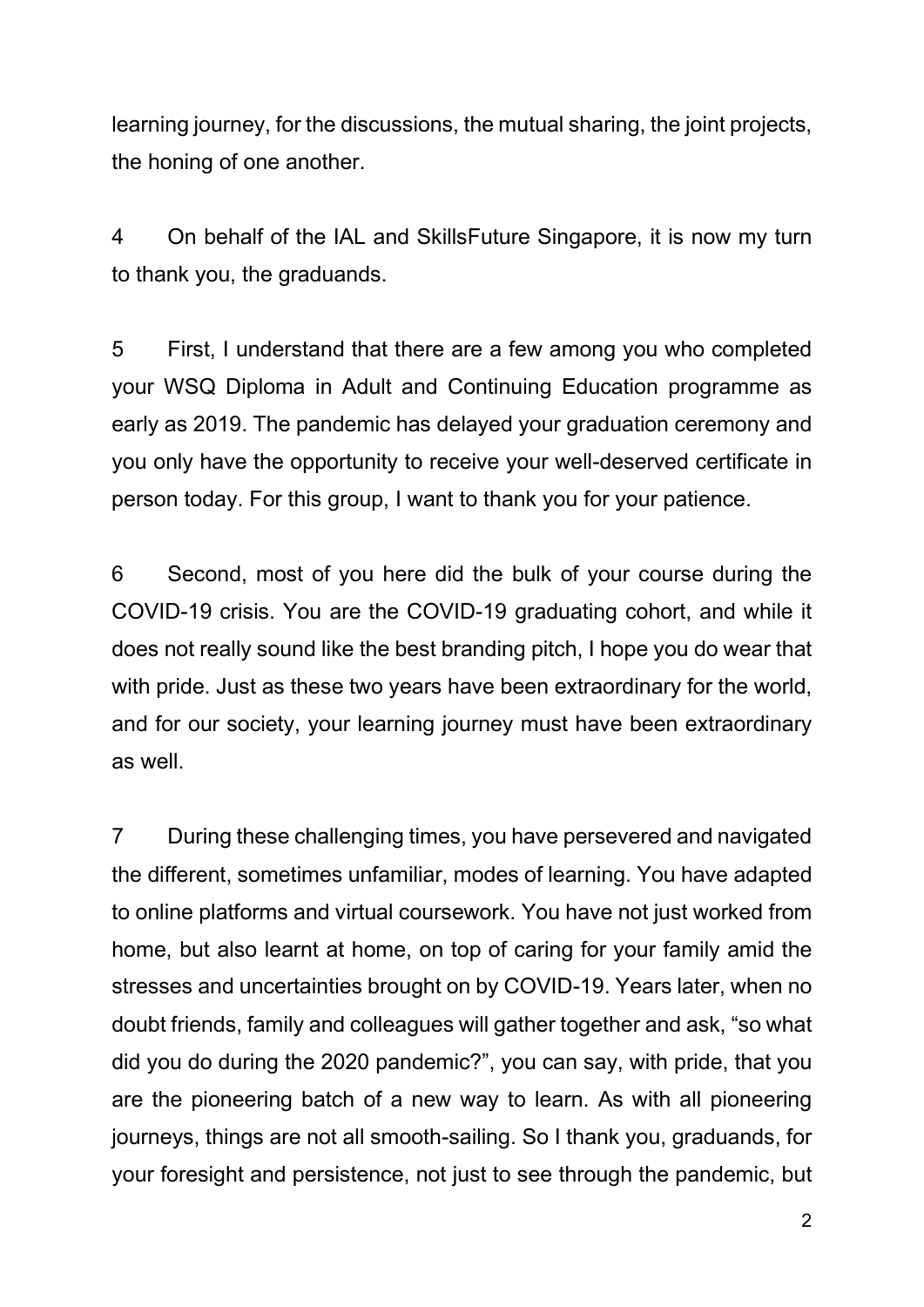to challenge and upgrade yourself even at this time, to open new doors for the future.

8 Your willingness to learn and to adapt is exemplified by your fellow graduand, Ms Della Ng. A curriculum designer, Della saw the need to upskill and stay current, so she decided to pursue the WSQ DACE programme. That she was based in Australia did not deter her and she took the challenges of time zone differences and virtual learning in her stride. The institute made arrangements for hybrid lessons while a classmate used her laptop to facilitate Della's participation in breakout discussions via Zoom. I want to quote Della here, "The best part of the learning journey was in developing the ability to be creative and think out of the box, to come up with new approaches for both my elective courses. This included designing surveys for data collection and analysis, elearning with video clips, and hosting virtual classes for an actual client who was delighted with the results." I am glad that Della enjoyed the learning and found it fruitful and fulfilling.

9 Here, allow me also to recognise the efforts of IAL faculty and staff. Within a short time, they pivoted to the new normal of restrictions in movement and gathering. As in-person facilitation became limited, IAL quickly adopted virtual platforms for learning, and worked closely with trainers to adapt to new ways to teach. IAL faculty and staff thought hard, and worked hard, to minimise delay and disruption to your learning, and to support the needs of both facilitators and learners.

10 There is a final thing that I would like to thank the graduands for; and that is simply your dedication and commitment to becoming a better adult educator. I spoke about online platforms and digital learning.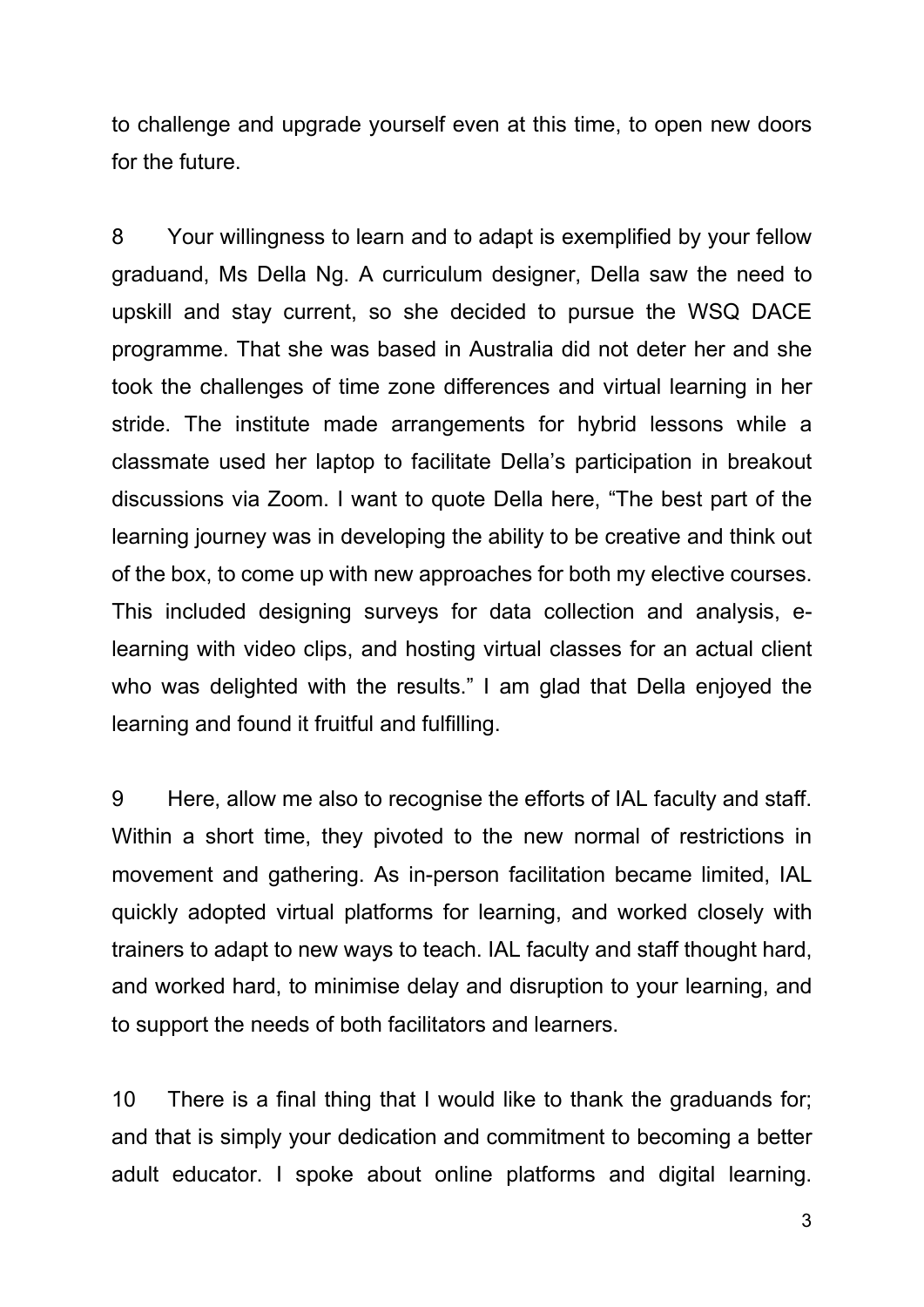Technology provides us useful, even necessary tools. But there can be no doubt in our mind that both teaching and learning are fundamentally a human endeavour. At its core, to learn well, we need people who can teach well and inspire confidence and learning, who understand both the content and the learners. That has to be true whether these learners are pre-schoolers, polytechnic students, or working adults. A nation of lifelong learners therefore requires a line-up of excellent adult educators, curriculum designers, andragogy experts, training and development specialists. And it is people like yourselves who are charting the way forward.

11 I don't say all this just to express our appreciation of you, but also to remind you that this business of adult education will become increasingly challenging, and important, for our fellow Singaporeans in the workforce. The last two years show how fast the workplace can change. But even without COVID-19, the writing is on the wall. New skills are being demanded, while existing skills become obsolete quickly.

12 Consider your bus technician, who may soon have to swop from transmission belts to dealing with python scripts when diagnosing electronics of electric buses. Or the compliance officer in a company, who already has to grapple with rules ranging from data protection to carbon footprint management. Or the modern factory manager, who now oversees not conveyor belts, but IOT and cloud-based control systems.

13 At the Ministry of Education, we call this the shrinking half-life of skills. So just as our antibodies need new vaccines to cope with new viruses, our workforce needs booster shots of skills from time to time, to not just cope with a more dynamic global environment, but to upgrade and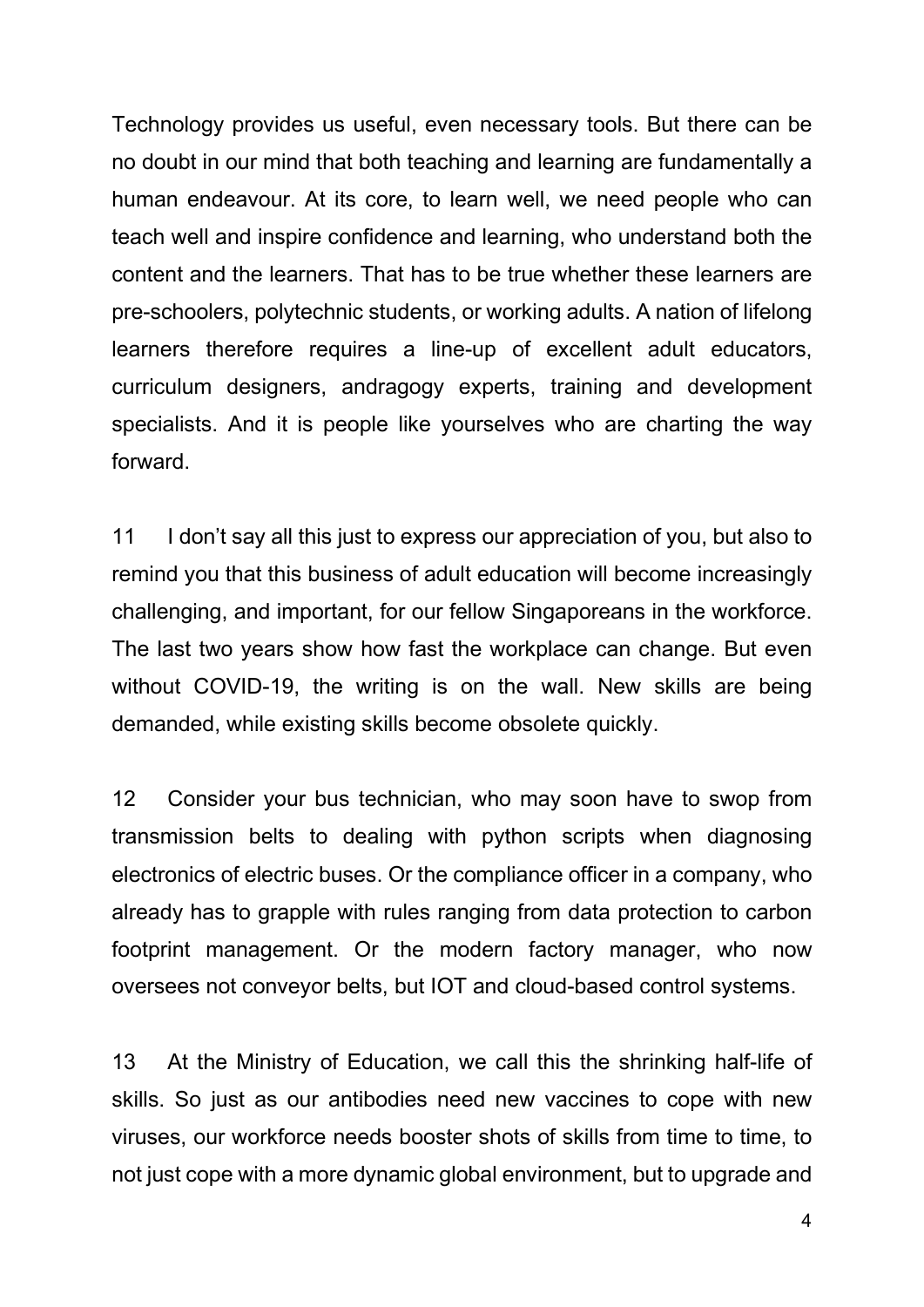open new doors for ourselves, just as you have done. If we do lifelong learning well, the adaptability, versatility and resilience of our workforce can become a national advantage for us. We need Singaporeans to be open and willing to learn continuously, we need our companies to understand and invest in their employees. And we need excellent institutions and adult educators to impart the learning.

14 This is why your role is key, and your willingness to upgrade yourselves heartening and inspiring. Training and Adult Education professionals are the ones who will equip our workforce with the necessary skills. You are the ones who will guide enterprises, whether as employees or as consultants, to incorporate robust training plans into their human resource development programmes. Most importantly, you are the ones to inspire and give confidence to Singaporeans, that no-one is too old to learn, and nothing is too new to be learnt.

15 In discharging these responsibilities, you yourselves will need to embrace new techniques of tracking learning progress, develop new learning content that are hybrid or blended, engage learners online and offline. You will have the IAL's support in your continuous development, and I hope that, as a community, you can continue to support one another as well. Stay in contact, make use of one another's experience, and make use of IAL as a resource centre in the practice and research of adult education. Join the Adult Education Network, engage in the communities of practice that IAL organises, stay tuned for the launch of new programmes.

16 IAL, on its part, will have to continue to innovate. In recent months, it has launched the Master in Boundary-Crossing Learning and